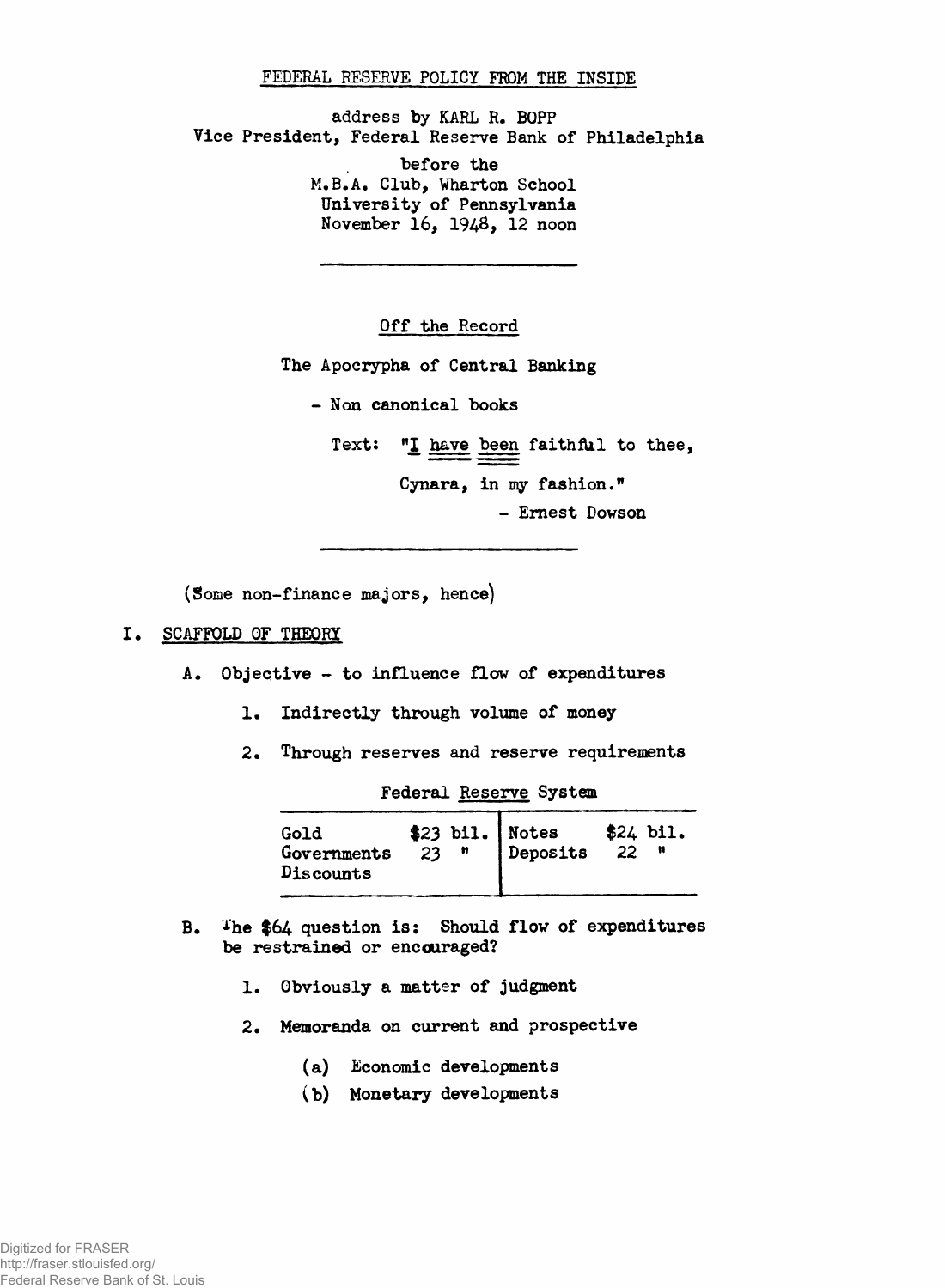- **C. What should the Fed do if anything?**
	- **1. Budgetary surplus**
	- 2. *Vo* nothing
	- **3\* Voluntary restraint**
	- **4. Increase in price of reserves**
		- **(a) Short rates**
		- **(b) Long rates**
	- 5. Increase reserve requirements

#### **II. FEDERAL RESERVE PROGRAM OF RESTRAINT SINCE JULY 1947**

- **A. Reducing holdings of short-term Governments July 1947**
	- 1. Increase in rate of bills
	- **2. Increase in rate of certificates**
- **B. November 1947 request for additional authority over reserves**
- **C. November-December heavy selling of long bonds to the Federal**
	- **1» Reluctant purchases on the scale down**
	- **2. December 24 abrupt lowering of pegs**

### **1948**

- **D. January increase in discount rate from 1 to 1 l/4#**
- **E. February 27 central reserve city requirements increases 2j£**
- **F. April repeat request for additional powers**
- **G. The summer interruption**
	- **1. May 13 announcement on June and July refundings**
- **H. June 11 central reserve city requirements increased** *2\$*
- **I. August increase in discount rates fran 1 l/4 to 1 l/2%**
- **J. Special session of Congress**
	- **1. Consumer credit controls**
	- **2.' Increased authority over reserve requirements** Inference to use before  $\forall$  support prices
- **K.** September  $16-24$  reserve requirements increased by  $2\frac{4}{5}$  and  $1\frac{1}{25}$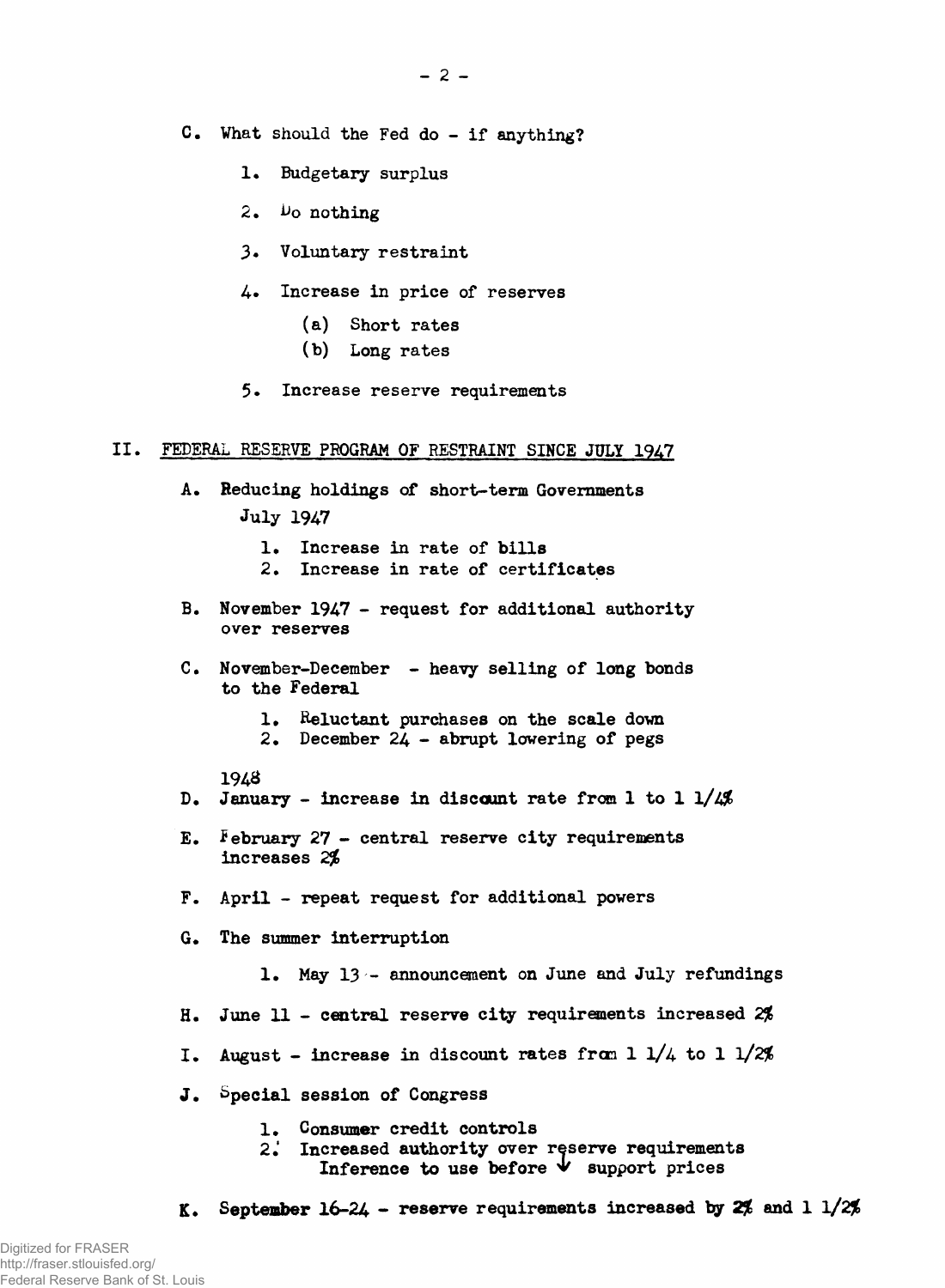#### **III. FEDERAL RESERVE SYSTEM**

- **A• Checks and balances vs. centralized authority and responsibility**
	- **1. Democracy inherently too little and too late**
	- **2. No single person wholly satisfied**
	- **3- Institutional inertia not limited to the Federal Reserve System**
- **B. Fear of depression has aggravated hesitancy with respect to putting on the brakes**

**1. 1920-21 — 1929-33 - 1937-33**

- **2. Present and prospective international commitments**
- **C. On the spot vs. pointing the finger**
	- **1. Policy-makers vs. technicians**
	- **2. Our experience in field conferences**
		- **(a) Discussion only**
		- **(b) Voting on issues**
- **D. Never surrender the right to criticize**

**Nov. 16 a.m.**

## **TREASURY FINANCING**

**Secretary of the Treasury Snyder announced that holders of Treasury notes and certificates of indebtedness which will** mature on January 1, 1949, will be offered a one-year 1-1/4 **per cent certificate of indebtedness. The maturing securities are the Series A 1949 notes and the Series A 1949 certificates of indebtedness now outstanding in the aggregate amount of \$6,126,729,000.**

**At the same time the Secretary stated that holders of the 2 per cent Treasury bonds of 1948-50 outstanding in the amount of \$571,431,150 which have been called for redemption on December 15, 194&, will be offered a one-year 1-1/4 per cent certificate of indebtedness.**